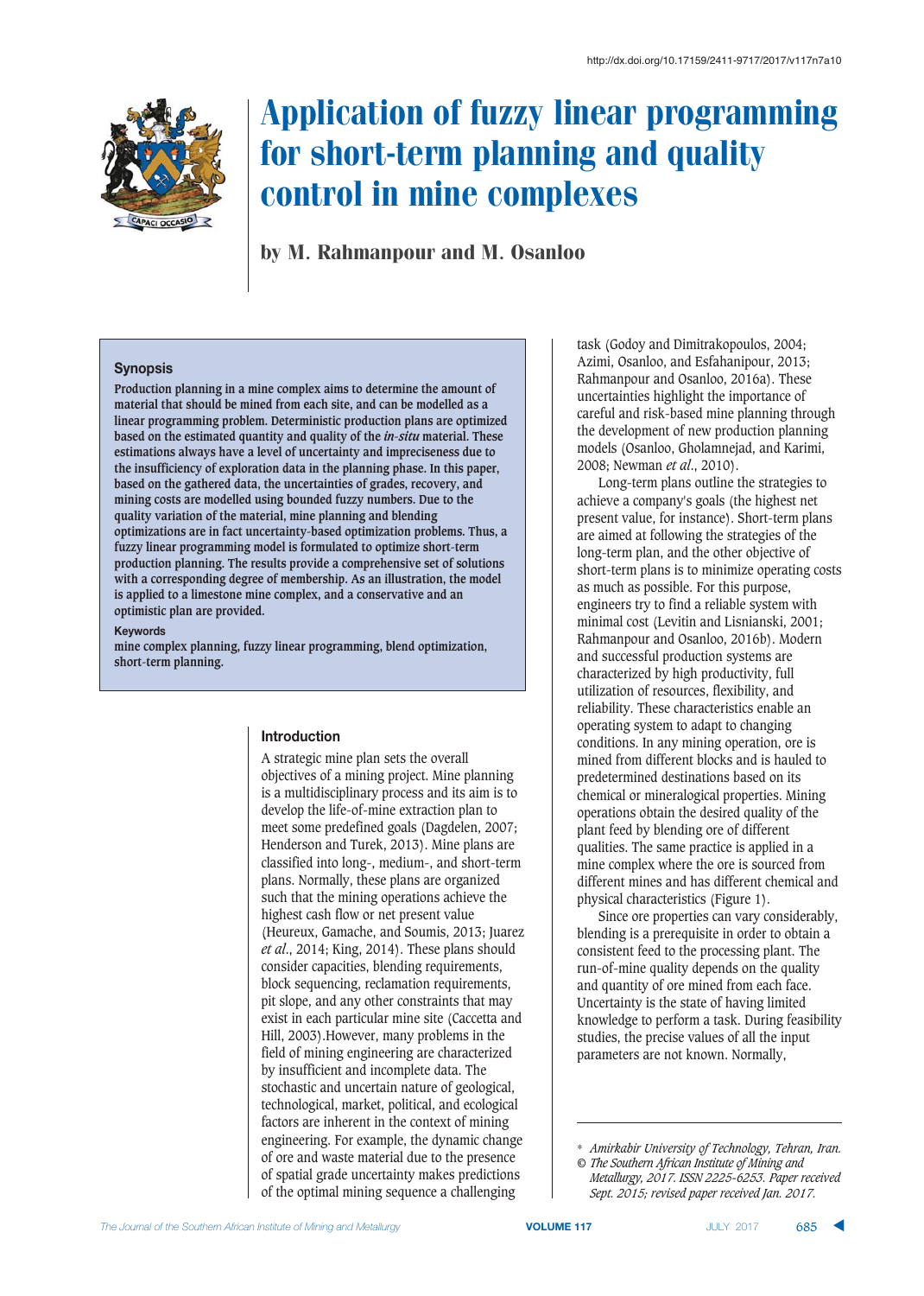

Figure 1-The scheme of operation in a mining complex

parameters such as the grades, operating costs, commodity prices, recoveries, and operational constraints are all estimated using the data available at the time of planning, based on the assessments of the mining engineers. Hence blending and quality control plans are determined based on some *in-situ* and estimated characteristics of a deposit. Therefore, the optimum blending plan is affected by the uncertainties of geological and chemical properties of the ore. Short-term planning in open pit mines has been studied by many researchers (Splaine *et al*., 1972; Wilke and Reimer, 1979; Zhang *et al*., 1992). Some researchers have incorporated the effect of uncertainties in short-term planning (Smith and Dimitrakopoulos, 1999; Kumral and Dowd, 2002; Fioroni, Bianchi, and Luiz, 2008; Gamache, Hébert, and Desaulniers, 2009; Jewbali and Dimitrakopoulos, 2009; Asad, 2010; Gholamnejad, 2008; Souza *et al*., 2010; Askari-Nasab *et al*., 2011; Eivazy and Askari-Nasab, 2012; Montiel and Dimitrakopoulos, 2015; Osanloo and Rahmanpour, 2017). They applied a variety of mixed integer linear programming models, Lagrangian parameterization, simulation, linear programming (LP), and heuristic models.

It is obvious that as planning parameters change, production plans should be re-optimized using the updated data. Therefore, a simple and deterministic LP model is not an appropriate tool for these types of problem, where planning parameters are uncertain. Moreover, there is always an acceptable limit (guarantee limit) for each mining constraint. For example, a thermal power plant may require coal with a maximum sulphur limit of 0.9%. It should be noted that coal with a sulphur content of 0.91% is also acceptable for the plant (Pendharker, 1997). In typical LP models, the constraints ignore this option. In such circumstances, fuzzy linear programming (FLP) seems to be a suitable tool. An FLP model considers the possible uncertainties by using fuzzy numbers. In addition, small deviations from the acceptable limits are allowed in FLP models, which leads to the determination of practical plans. FLP has been applied in a coal mine and in a bauxite mine for production scheduling (Pendharker, 1997; Vujic *et al*., 2011). These studies carried out a procedure based on sensitivity analysis and shadow prices to determine a reliable production schedule.

This paper addresses short-term production planning in open pit mines in an uncertain environment. The objective is to provide a set of scenarios that represent the optimistic and the pessimistic options for short-term planning. Further,

these scenarios enable the mine planner to incorporate some extra information based on his/her experiences to conduct a risk-based approach to select a suitable mining schedule. The optimized plan would present a protective strategy against unknown or highly uncertain events. For the purpose of this paper, short-term planning is investigated using a procedure based on FLP models. As an illustration, the model is applied in a limestone mine complex.

#### **Fuzzy linear programming**

An FLP model is a form of LP model where some or all of the parameters are fuzzy numbers. FLP has many applications in real-world problems, including production planning and scheduling, transportation, finance, engineering design, environmental management, and assignment (Rommelfanger, 1996; Sahinidis, 2004; Ko and Chen, 2014). This concept can be applied to optimize the mining schedule and production planning in open pit mines. Consider the general form of LP models (Equation [1]) where the objective function's coefficient  $(\tilde{c})$ , resources  $(\tilde{b})$ , and coefficients of the constraints  $(\tilde{A})$  are all fuzzy numbers (Lie and Hwang, 1992; Wang, 1997; Sakawa, Yano, and Nishizaki, 2013; Luhandjula, 2014).

Max  $\tilde{c}x$ 

$$
\text{s.t:} \quad \tilde{A}x \le \tilde{b} \tag{1}
$$
\n
$$
x > 0
$$

It should be noted that the non-fuzzy version of the model in Equation [1] should be feasible and an increasing function of the model parameters. Assume that  $\tilde{c} = [c_0, c_1)$ , and  $(b) = [b_0, b_1]$  are defined as bounded fuzzy numbers (BFNs). The lower bounds of these BFNs represent the risk-free values that are conservative and implementable, and the upper bounds represent the optimistic values of the parameters (Figure 2).



**Figure 2–Representation of bounded fuzzy numbers (BFNs)**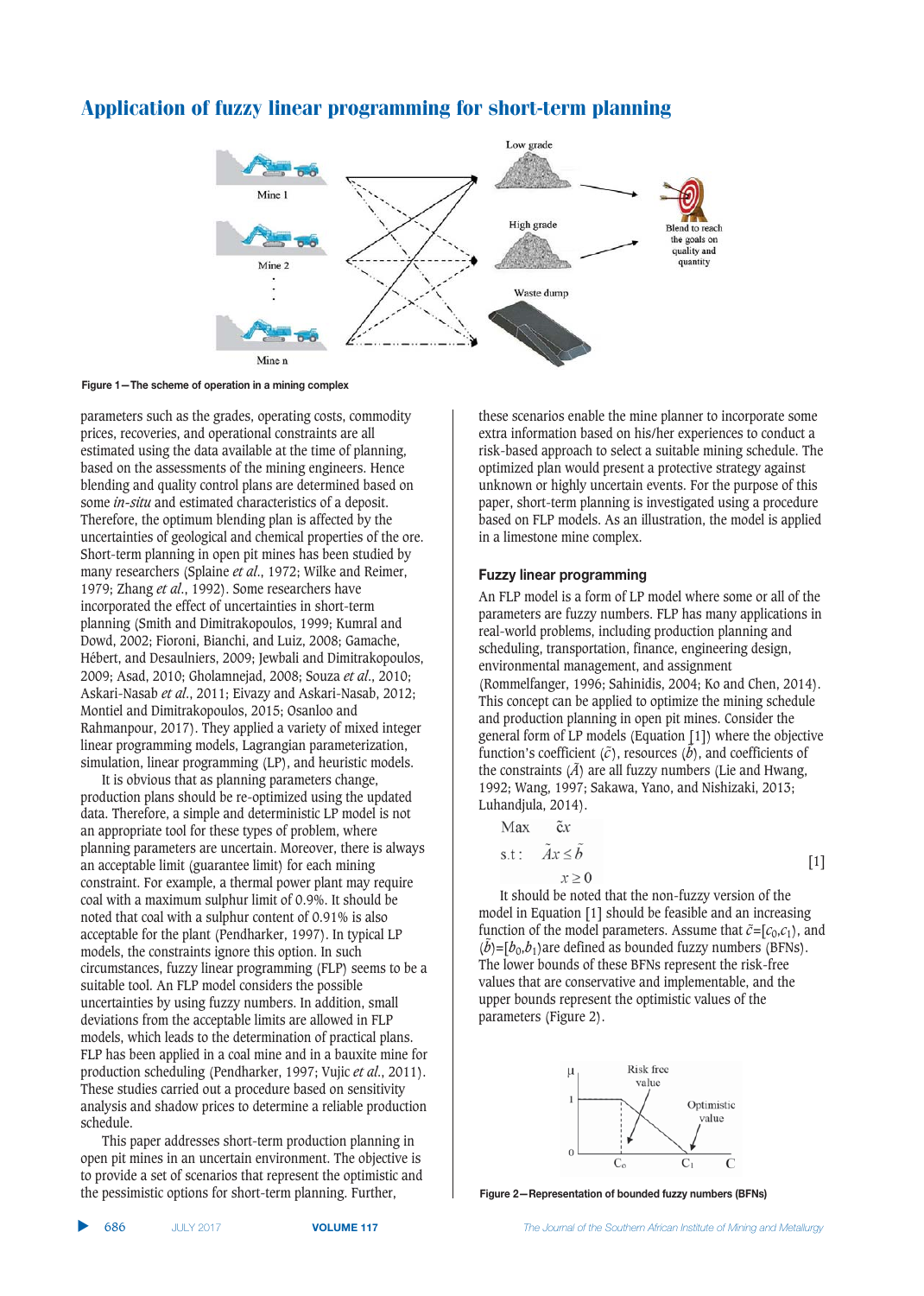These parameters could also be represented as triangular fuzzy numbers. The fuzzy interval or the fuzzy membership function of each parameter must be specified initially. For this purpose, the decision-maker, according to his experiences and the mine conditions, specifies a membership function for each parameter. After formulating the model, a procedure similar to that presented by Carlsson and Korhonen (1986) is used to determine the optimum solution of the FLP model. This procedure is similar to a grid search algorithm. It provides a set of solutions to the decisionmaker, who can select his/her preferred solution. The optimum solution of the problem is a trade-off among the degree of memberships (Lie and Hwang 1992). The full trade-off exists where the membership degrees of all the parameters in the model are equal (*i.e.*  $\mu = \mu_c = \mu_A = \mu_b$  and  $\mu \in [0,1]$ . Therefore, the following equations are obtained,  $c =$  $g_c(\mu)$ ,  $A = g_A(\mu)$ ,  $b = g_b(\mu)$ 

where  $g_c$ ,  $g_A$ , and  $g_b$  are the inverse functions of  $\mu_c$ ,  $\mu_A$ , and  $\mu_b$  respectively. This converts Equation [1] into Equation [2].

Max 
$$
g_c(\mu)x
$$
  
s.t:  $g_A(\mu)x \le g_b(\mu)$  [2]  
 $x \ge 0$ 

This model (Equation [2]) is nonlinear but can easily be converted into an LP model for any given value of membership degree (*i.e.*  $\mu$ ). Thus, for any given value of  $\mu$ , an optimum solution (*z\**) can be determined. Finally, the pairs of solutions (*i.e.*  $(z^*, \mu)$ ) provide a guide for the decision-makers to determine the suitable strategy. Each pair of solutions represents the contribution of each mine site to the run-of-mine. The procedure required to obtain the optimum solution is as follows:

- Step 1: Develop a scheduling model based on FLP models
- Step 2: Determine the membership function of each fuzzy parameter
- Step 3: Determine a membership degree or the level of uncertainty, or start with  $\mu = 0$
- Step 4: Assuming a membership degree, convert the nonlinear model into its LP equivalent, and solve the LP format of the model
- Step 5: Plot the optimized solution of the model against the membership degree
- Step 6: Let  $\mu = \mu + \delta$ ,  $\delta \in [0,1]$  and if  $\mu > 1$  go to step 7, else go to step 4
- Step 7: The plot in step 5 shows the relationship between the optimal schedule and the corresponding membership degree.

These steps are summarized in Figure 3. Considering the optimized solutions and their membership degrees, the decision-maker will select the optimal solution from among the calculated solutions. The selected solution indicates the optimum production plan.

#### **Developing the fuzzy scheduling model**

As shown in Figure 1, the aim of mine planners is to determine the optimum amount of material that should be mined from each specific mine site such that the customer (or



Figure 3-The procedure for solving the production scheduling model

the processing plant) is provided with a suitable and consistent quantity and quality of raw material. Therefore, the mined material is blended to provide a consistent feed with the required quality. Objectives are set at strategic and long-term planning; then the short-term objective chiefly concerns implementation to achieve those long-term goals. Short-term plans are normally optimized to achieve high productivity and full utilization of resources, which in turn minimizes operating costs. In this paper, the objective function of the short-term planning model is to minimize the total mining costs by determining the minimum amount of material that should be mined from each mine site. This is obtained through determining the optimal blending plan.

Uncertainty is a problem that all mining operations are faced with. The most important factors that affect the mining schedule and are associated with uncertainty are the *in-situ* quality of mineable reserves, mining and processing capacities, mining costs, and commodity price. Mining and processing recoveries are functions of the chemical, physical, and mechanical properties of the material at each mine site and the type of mining operation. To analyse the effect of ore quality, mining and processing recoveries, and mining cost uncertainties on the optimum mining schedule and blending plan, an LP model is formulated (Equation [3]). Considering the mine characteristics and the requirements of the customer or the plant, the constraints of the mine planning model are recognized (Equation [3]). The notation used in the model is as follow:

- *N* The set of mines in the mining complex
- *ci* The average operating cost at site *i*
- $x_i$  The decision variable which is the amount of material that should be mined from site *i*
- *ri* The recovery of material from site *i*
- *Mc* The minimum mining rate
- $M_i$  The maximum possible mining rate at site *i*
- *PC* The feed rate required by the plant or the customer
- *gi* The average grade of economic material at site *i*
- *qi,k* The average grade of penalty element of impurity *k* at site *i*

 **VOLUME 117**  -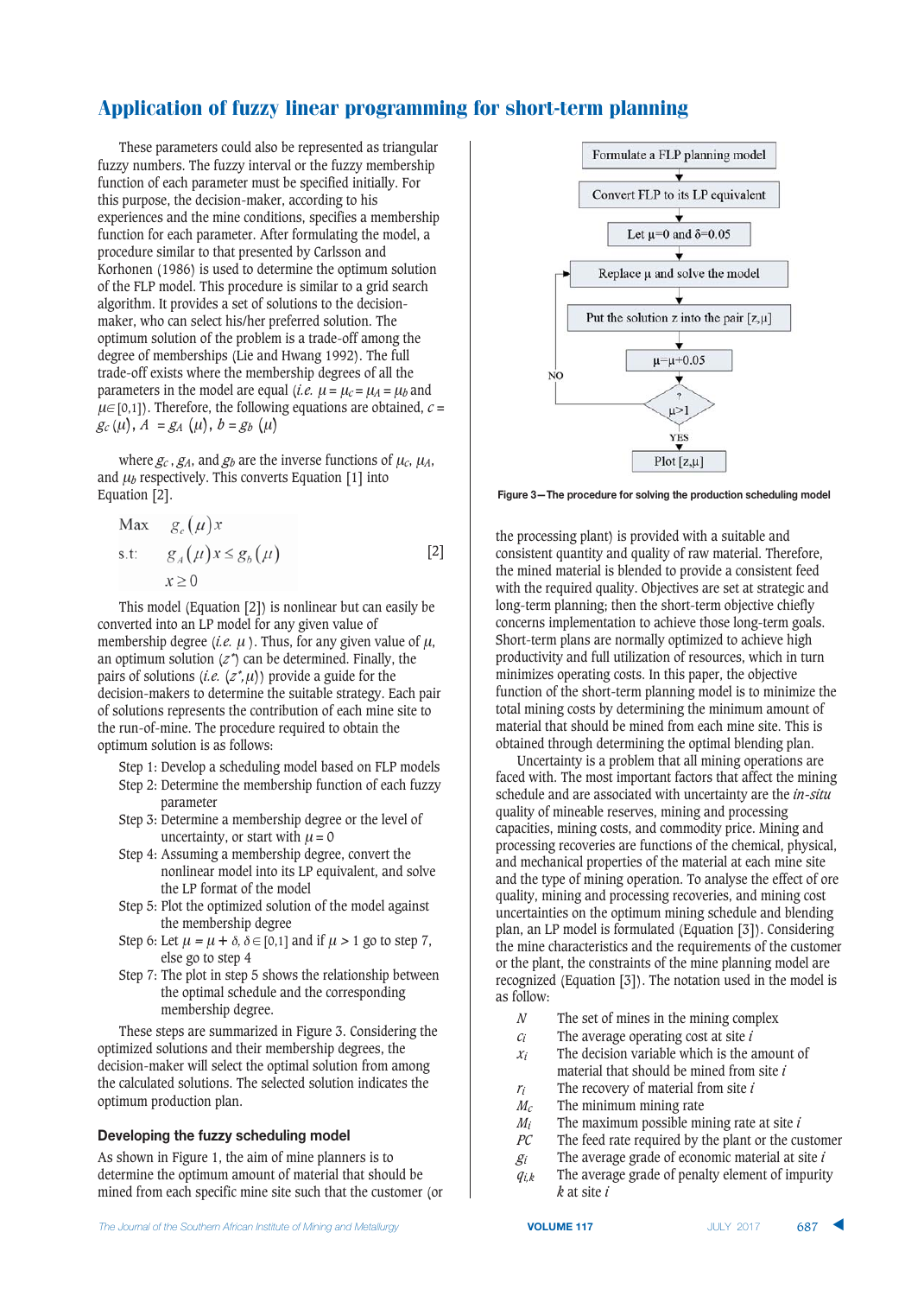*G*min The minimum acceptable grade of economic material

$$
Q_{i,max}
$$
 The maximum acceptable grade of impurity  $k$ 

*K* The number of impurities or the penalty elements The objective function is:

$$
\operatorname{Min} \sum_{i \in N} \tilde{c}_i \ x_i \tag{3a}
$$

subject to:

$$
\sum_{i \in N} x_i \ge M_C \tag{3b}
$$

[3c]  $x_i \leq M_i$ ,  $\forall i \in N$ 

$$
\sum_{i \in N} (\tilde{q}_{k,i} - \tilde{Q}_{k,\max}) x_i \le \tilde{0}, \forall k \in K
$$
 [3d]

$$
\sum_{i \in N} (-\tilde{g}_i + \tilde{G}_{\min}) x_i \le \tilde{0}
$$
 [3e]

$$
\sum_{i \in N} \tilde{r}_i x_i \ge \tilde{P}_C \tag{3f}
$$

$$
x_i \ge 0, \ \forall i \in N \tag{3g}
$$

The objective function of the model (Equation [3a]) is defined as the minimization of the total mining costs of the production system. Equation [3b] ensures that the summation of the mined material is equal to or greater than the amount required by the plant or customer. Equation [3c] restricts the mining capacity of each mine site considering a possible and implementable mining capacity. Equations [3d] and [3e] are quality control constraints. Equation [3d] ensures that the total amount of penalty elements in the feed does not exceed the prescribed upper bounds. For example, in limestone mining, the presence of dolomite and silica is not tolerated. These constituents are considered as impurities or penalty constituents and they are modelled using Equation [3d]. Equation [3e] ensures that the total amount of economic material in the feed is always greater than the prescribed lower bounds. Equation [3f] ensures that the total amount of the final product produced in the mining complex is greater than the quantity required by the plant or customers. Finally, the logical constraints are embedded into the model as represented by Equation [3g].

The FLP model defined in Equation [3] is capable of determining the optimum blending plan. The symbol  $\sim$ indicates the fuzzy parameters in the model, which are assumed to be BFNs. As stated, for each BFN the lower bounds represent a possible and risk-free value and the upper bounds represent an optimistic value. Considering the fuzzy numbers and their membership functions, the FLP model in Equation [3] is then converted into a nonlinear programming model (Equation [4]).

The objective function becomes:

$$
\operatorname{Min} \sum_{i \in N} g_{c(i)}(\mu) x_i \tag{4a}
$$

$$
\bullet \quad 688 \qquad \text{JULY 2017}
$$

▲

subject to:

 $\overline{\lambda}$ 

$$
\sum_{i \in N} x_i \ge M_C \tag{4b}
$$

$$
i \leq M_i, \forall i \in N \tag{4c}
$$

$$
\sum_{i \in N} g_{y(k,i)}(\mu) x_i \le g_{pe(k)}(\mu), \forall k \in K
$$
 [4d]

$$
\sum_{i \in N} g_{u(i)}(\mu) x_i \le g_{ue}(\mu) \tag{4e}
$$

$$
\sum_{i \in N} g_{r(i)}(\mu) x_i \ge g_{PC}(\mu)
$$
 [4f]

$$
x_i \ge 0, \ \forall i \in N \tag{4g}
$$

where  $y(k, i) = q_{k,i} - Q_{k,\text{max}}$  and  $\mu_i = -g_i + G_{\text{min}}$  are substituted in the model to simplify the formulation. The inverse membership functions of mining costs, grade of economic material, grade of penalty elements, and ore recovery are defined by  $g_{c(i)}(\mu), g_{\gamma(i)}(\mu), g_{u(i)}(\mu)$ , and  $g_{r(i)}(\mu)$ , respectively. Also, the inverse membership functions of the right-hand side parameters corresponding to the quality and quantity constraints in Equations [4d], [4e], and [4f] are shown as  $g_{pe(k)}(\mu)$ ,  $g_{ue}(\mu)$ , and  $g_{pc}(\mu)$ , respectively. After formulating the nonlinear model in Equation [4], steps 3 to 7 described in the previous section should be carried out to convert the model into a linear one and to obtain the optimum mining schedule and blending plan.

#### **Model verification**

The model (Equation [4]) was applied to a limestone mine complex in Iran. The mine is located in Semnan province about 230 km east of Tehran (Figure 4A). There are five distinct mining areas in the complex and the quantity and quality of the mineable limestone in each mine is different. In these mines, the limestone and dolomite beds are accompanied by cherty lenses. The limestone beds are Triassic light-gray, regular bedded limestone. The limestone bed is located beneath a siliceous or cherty limestone. This formation is covered by a dark-coloured basaltic and some ferruginous layers. The beds have a dip of 50 to 65 degrees (Figure 4B) and the thickness the of limestone layers varies from 30 to 65 m.

According to the long-term plan, the amount of mineable reserve in each mine is determined. For the purpose of shortterm planning (within a one-month horizon), it is also assumed that the entire amount of materials scheduled is mineable within the short time periods. The limestone is supplied to a soda ash plant for the production of sodium carbonate, which has many uses in industrial processes. The quality control (QC) office of the plant specifies the required quality of the feed. The grade of  $CaCO<sub>3</sub>$  in the feed should be more than 93.5%, and the grades of  $MgCO<sub>3</sub>$  and SiO<sub>2</sub> should be less than 3.5% and 3% respectively.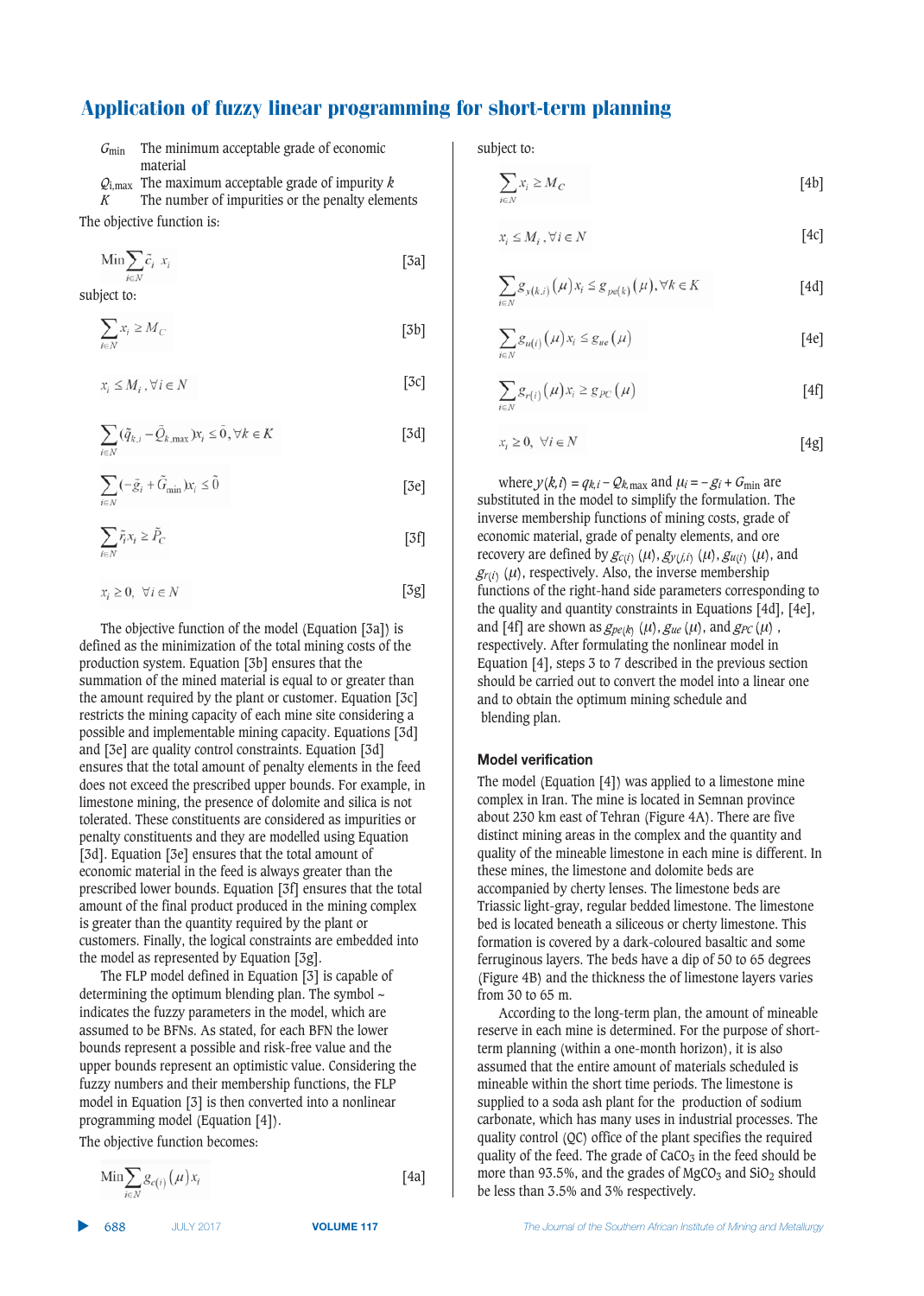

#### **Figure 4—Location map of the mine**

According to the data gathered from the mine sites during the year 2014, the characteristics of the limestone mined from each mine site are modelled as BFNs. As the lower bound of each BFN represents a possible and implementable value, the minimum value of the gathered data is selected as the lower bound. In case of positive parameters, such as ore grade (the percentage of  $CaCO<sub>3</sub>$ ), the upper bound is selected as the expected grade of the gathered data. However, in case of negative parameters such as the grade of penalty elements (the percentage of  $SiO<sub>2</sub>$  and MgCO<sub>3</sub>) the opposite applies (Table I).

The other parameter that governs the scheduling of the mine is the possible production capacities of each mine site. In this case, the lower bound of fuzzy representation indicates the current mining capacity of each site. These values are determined based on local factors, including pit geometry and the thickness of limestone beds. The upper bound is an optimistic possible mining rate for each site. This value is determined based on the maximum mining rate that was reported from each mine site during the year 2014, as shown in Table I.

| Table I        | <b>Characteristics of material from each mine</b> |                       |                  |                              |                          |  |  |  |  |  |  |
|----------------|---------------------------------------------------|-----------------------|------------------|------------------------------|--------------------------|--|--|--|--|--|--|
| Mine           | $CaCO3(\%)$                                       | MgCO <sub>3</sub> (%) | $SiO2(\%)$       | Mining capacity<br>(t/month) | Recovery<br>$(^{0}_{0})$ |  |  |  |  |  |  |
| 1              | $[88-93]$                                         | $[5.5 - 4.8]$         | $[3-2)$          | $[9 500 - 10 000]$           | $[50 - 55]$              |  |  |  |  |  |  |
| $\overline{2}$ | $[89.8 - 93]$                                     | $[6.5 - 5.8]$         | $[3.8-]$<br>1.5) | $[9 500 - 10 000]$           | $[50 - 55]$              |  |  |  |  |  |  |
| 3              | $[93.5 -$<br>96)                                  | $[3.8 - 2.8]$         | $[3.5-$<br>1.4)  | $[32 000 - 33 000]$          | $[55-62]$                |  |  |  |  |  |  |
| $\overline{4}$ | $[90 - 96]$                                       | $[4.8-3]$             | $[1.9-$<br>(0.5) | $[6 500 - 8 000]$            | $[65 - 75]$              |  |  |  |  |  |  |
| 5              | $[89.7-95]$                                       | $[5.8-4]$             | $[3 - 2.2)$      | $[40 000 - 41 000]$          | $[60 - 70)$              |  |  |  |  |  |  |

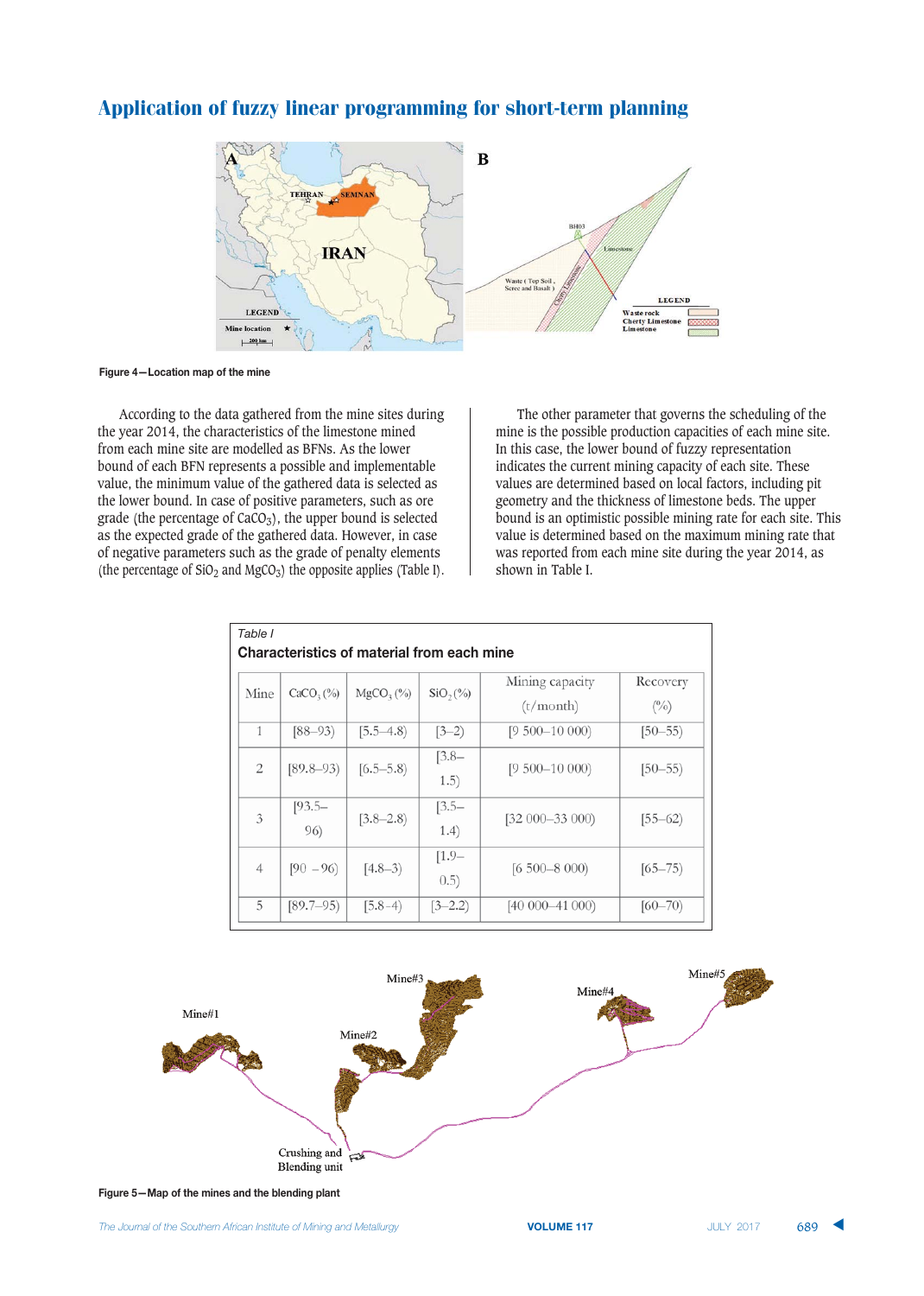



The plant requires limestone with a size distribution of 5– 12 mm. The overall recovery of the material in the crushing unit depends on the mining operation itself and the mechanical characteristics of the limestone from each mine. After blasting, the blasted material is moved to a loading area by dozers and then loaded onto trucks by excavators. The material is hauled from each mine site to a crushing and blending unit. The fragmentation of the limestone feed to the plant from each mine site is a function of blasting and dozing operations. The relative location of each mine site with respect to the crushing and blending unit is shown in Figure 5. According to the data and experience of the mining crew, the overall recovery of the limestone mined from each mine site is also modelled using BFNs (Table I).

The crushed material with the prescribed size distribution is fed into the soda ash plant. The current capacity of the plant is 1500 t of crushed limestone per day, and the nominal quality required by the plant is given in Table II. This data is fuzzified considering a deviation of 1% for the ore grade and 2% for the penalty elements from the nominal quality requirements.

After fuzzification of the planning parameters, the model in Equation [4] is applied to determine the mining schedule and the blending plan for the mining system. The steps described in Figure 3 are applied to solve the planning model. The procedure was programmed in MatLab and was solved using the Simplex method.

#### **Results and discussion**

The membership degrees of the planning parameters are varied from risk-free or conservative values to optimistic values. Following the steps described in Figure 3, the optimum pairs of solutions are obtained. Each pair defines a scheduling scenario for the mine for each particular degree of membership. According to the results (Table III), as the membership degree of the planning parameters increases (*i.e.*

it changes from optimistic values to risk-free values), the mines should exploit and process more material in order to fulfil the predetermined goals on limestone quality and quantity. The plant requires 45 000 t of crushed limestone monthly (equals 1500 t/d). As stated earlier, BFNs are used to represent the uncertainty of the planning parameters, where the lower and upper bounds define the conservative and optimistic values of each parameter. Considering the concept of BFNs, one could define the optimistic and conservative strategies for mine scheduling. In Table III, the schedule corresponding to a membership degree of 100% is regarded as the conservative schedule, and that with a membership degree of zero as the optimistic schedule. When the membership degree of the planning parameters decreases, it means that the optimistic values of the parameters are considered in the model and the results are optimistic as well.

According to the results, Mine 2, Mine 3, and Mine 4 are operating at their maximum nominal production rates in all the cases. When the inherited positive error of the planning parameters increases (*i.e.* the membership degree of the parameters decreases), the value of these parameters tends to improve to the optimistic values, then the production rate at Mine 5 decreases as shown in Figure 6. According to the results, Mine 5 should produce 30 708 t and 18 629 t of limestone per month based on the conservative and the optimistic mining schedules, respectively. Considering the reserve characteristics at each mine site (Table I), the reserve of Mine 1 is low in quality compared to the others, and according to the results, mining should be halted at this site. However, the costs at Mine 1 and Mine 2 are low compared to the other mines and the model tends to exploit from these sites to decrease the total mining costs. The amount of material mined from these two sites is controlled by the blending requirements. In other words, the limestone available at Mine 1 and Mine 2 is a balancing reserve for the production system in order to obtain the required output and to lower the mining costs.

By analysing the results and the given scheduling scenarios, the mine planner is able to determine the best mining schedule. Based on the experiences in this mine, and considering the selected membership degree, which indicates the strategy of the decision-maker, the mining schedule is selected from among the generated scenarios. According to Table III, selection of a membership degree of 20% for the planning parameters indicates that the mine planner is somewhat optimistic (80%) about the mine condition. At



Figure 6-The membership function of optimal schedule at Mine 5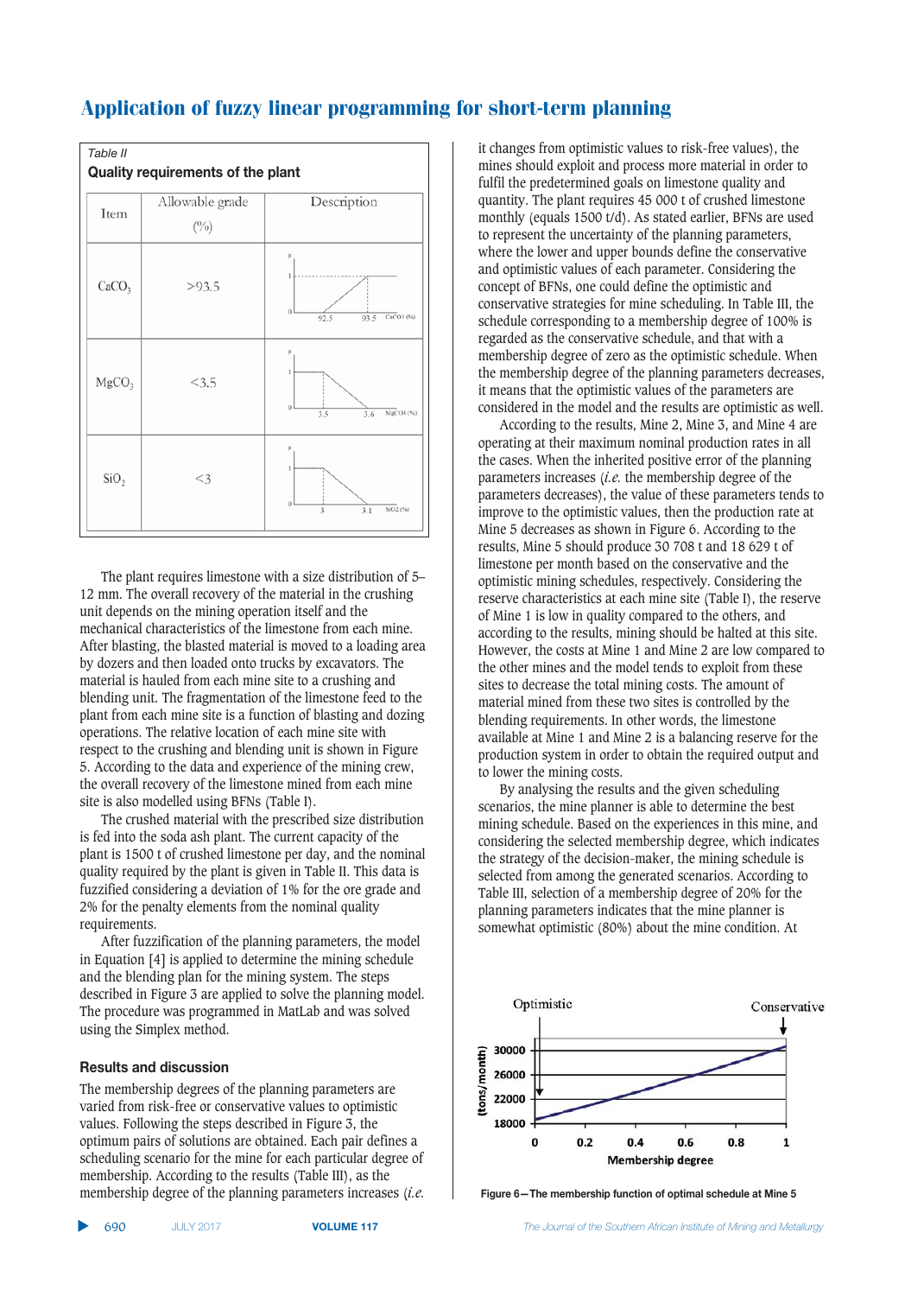20%, the optimum mining schedule for the system is to produce 71 218 t of limestone per month. This is a decrease of 10% in the total mining rate compared with the most conservative case. This will decrease the total mining costs by 18% (Figure 7A). This is true for the rest of the cases as well.

The results show that the operation should produce less limestone when the mine planner is optimistic about the

precise value of the planning parameters. This will reduce the total amount of mined material by about 12% compared to the case where the planning parameters are determined conservatively (Figure 7B). The difference in total mining costs between the optimistic and the conservative schedules is about 22% (Figure 7A). This shows that there is a chance of a considerable saving in costs.

| Membership degree of                    |                  |         | Mining schedule |         |         |           |                          |
|-----------------------------------------|------------------|---------|-----------------|---------|---------|-----------|--------------------------|
| the planning parameters<br>$(^{0}_{0})$ | x1               | x2      | x3              | x4      | x5      | Feed rate | Description              |
| 100                                     | $\theta$         | 9 500   | 32 000          | 6 500   | 30 708  | 78 708    | Conservative<br>schedule |
| 95                                      | $\theta$         | 9 5 25  | 32 050          | 6 5 7 5 | 30 029  | 78 179    |                          |
| 90                                      | $\theta$         | 9 5 5 0 | 32 100          | 6 650   | 29 358  | 77 658    |                          |
| 85                                      | $\theta$         | 9 5 7 5 | 32 150          | 6725    | 28 697  | 77 147    |                          |
| 80                                      | $\theta$         | 9 600   | 32 200          | 6 800   | 28 044  | 76 644    |                          |
| 75                                      | $\theta$         | 9 6 25  | 32 250          | 6875    | 27 400  | 76 149    |                          |
| 70                                      | $\theta$         | 9 650   | 32 300          | 6 9 5 0 | 26 763  | 75 663    |                          |
| 65                                      | $\theta$         | 9675    | 32 350          | 7 0 25  | 26 135  | 75 185    |                          |
| 60                                      | $\theta$         | 9700    | 32 400          | 7 100   | 25 515  | 74 715    |                          |
| 55                                      | $\theta$         | 9725    | 32 450          | 7 1 7 5 | 24 903  | 74 253    |                          |
| 50                                      | $\theta$         | 9 7 5 0 | 32 500          | 7 250   | 24 298  | 73 798    |                          |
| 45                                      | $\theta$         | 9 7 7 5 | 32 550          | 7 3 2 5 | 23 701  | 73 351    |                          |
| 40                                      | $\theta$         | 9 800   | 32 600          | 7 400   | 23 110  | 72 910    |                          |
| 35                                      | $\theta$         | 9 8 25  | 32 650          | 7475    | 22 5 27 | 72 477    |                          |
| 30                                      | $\theta$         | 9850    | 32 700          | 7 550   | 21 951  | 72 051    |                          |
| 25                                      | $\theta$         | 9875    | 32 750          | 7 6 25  | 21 381  | 71 631    |                          |
| 20                                      | $\theta$         | 9 9 0 0 | 32 800          | 7 700   | 20 818  | 71 218    |                          |
| 15                                      | $\boldsymbol{0}$ | 9 9 25  | 32 850          | 7775    | 20 26 1 | 70 811    |                          |
| 10                                      | $\theta$         | 9 9 5 0 | 32 900          | 7850    | 19711   | 70 411    |                          |
| $\overline{5}$                          | $\theta$         | 9 9 7 5 | 32 950          | 7925    | 19 167  | 70 017    |                          |
| $\boldsymbol{0}$                        | $\theta$         | 10 000  | 33 000          | 8 0 0 0 | 18 629  | 69 629    | Optimistic<br>schedule   |



Figure 7-The membership functions of (A) total production costs and (B) total production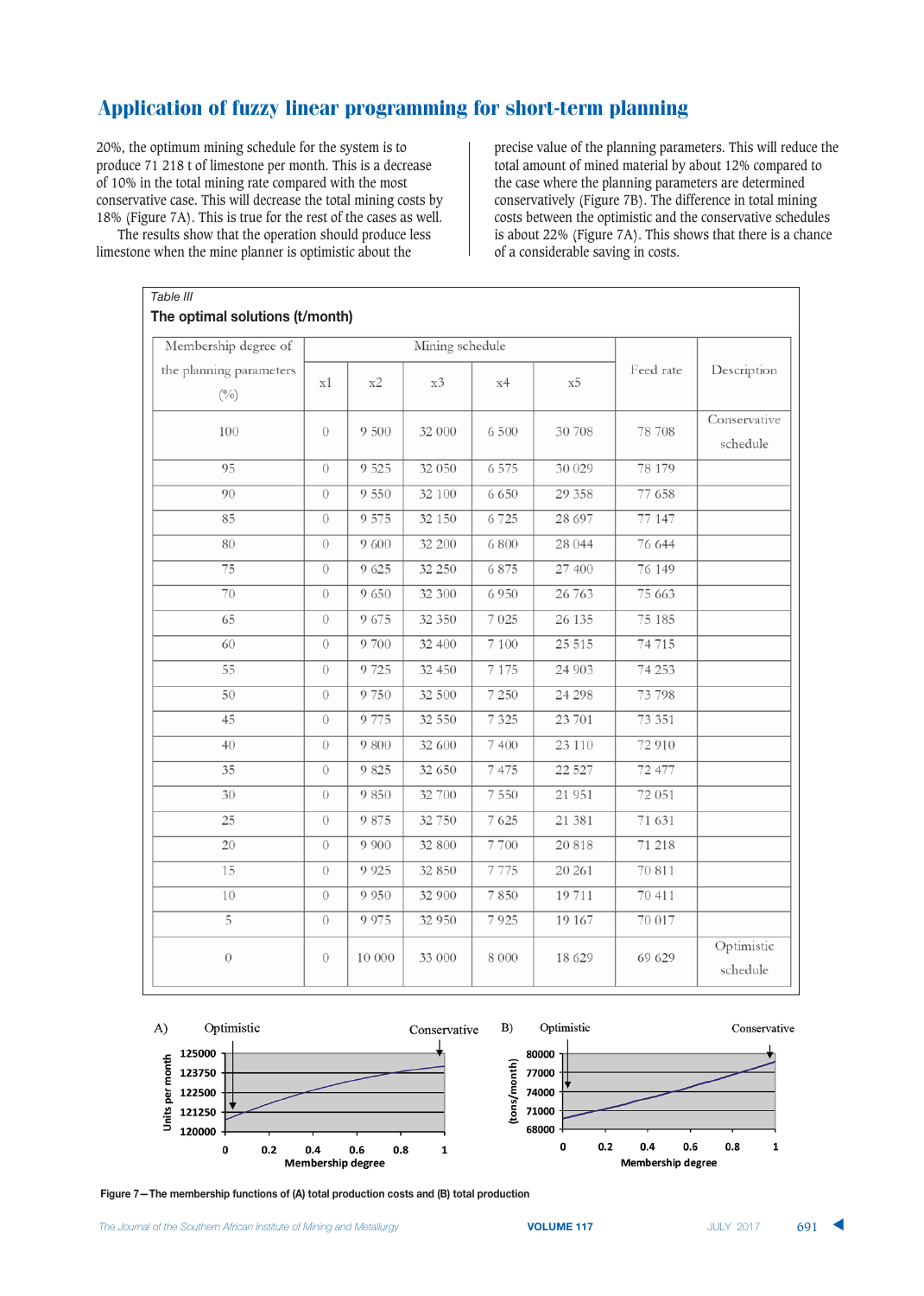

Figure 8-Reliability functions of the conservative and the optimistic scenarios with respect to variations in planning parameters

The blending plan could be analysed based on the reliability of the production system. From a reliability point of view, as shown in Figure 7, in the conservative mining schedule the mine system must produce extra limestone in order to increase the probability of obtaining the required quality. To check the validity of this statement, a Monte Carlo simulation was conducted on the conservative and optimistic schedules. For this purpose, a beta distribution function was fitted to the data. The general form of a beta distribution function (i.e.  $f(x, \alpha, \beta)$ ) is as follows:

$$
f(x, \alpha, \beta) = \begin{cases} \frac{x^{\alpha-1} (1-x)^{\beta-1}}{B(\alpha, \beta)} & 0 \le x \le 1 \\ 0 & else \end{cases}
$$

where  $\alpha$  and  $\beta$  are the shape parameters of the beta distribution, and  $\beta$  is a normalization constant to ensure that the total probability integrates to unity.

The simulation results provide the distribution function of the conservative and the optimistic schedules with respect to CaCO<sub>3</sub>, MgCO<sub>3</sub>, and SiO<sub>2</sub> variations. If the grade of the mined material is not within the predetermined range, it is defined as failure for the mine schedule. The distribution functions are used to predict the reliability function of the conservative and the optimistic scenarios as shown in Figure 8. Here, reliability of quality (RQ) is defined as the probability that the average grade of the mined limestone is within the range dictated by the QC as represented by Equation [5].

$$
RQ(g) = \Pr\{G > g\} = \int_{g}^{UB} f(x, \alpha, \beta) dx
$$
 [5]

692 JULY 2017

▲

where *g* represents the minimum grade required by the quality control, *G* is the average grade of the mined limestone, and UB is the upper bound of the beta distribution function.

According to the results, the likelihood of attaining the required quality by implementing the optimistic and the conservative schedules is about 88%, and the probability of failure is 12% in both cases. This means that there is no bottleneck on attaining the required quality. In the next step, the plans are analysed to evaluate the overall tonnage of material produced by the plant. The reliability of tonnage (RT) is defined as the probability that the tonnage of the crushed and sized limestone is within the range dictated by the quality control as represented by Equation [6].

$$
RT(t) = \Pr\{T > t\} = \int_{t}^{UB} f(x, \alpha, \beta) dx
$$
 [6]

where *t* represents the tonnage required by the plant (in this case  $t$  is equal to 45 000 t/month),  $T$  is the tonnage of mined limestone, and UB is the upper bound of the beta distribution function.

The reliability in this case is a function of recovery in the plant. The result shows that the reliability of the conservative schedule is 100% and the reliability of the optimistic schedule is almost zero, as shown in Figure 9. Based on the results, the conservative option is the most reliable schedule. However, decision-making about the scheduling option depends on the utility function of the decision-maker and his/her knowledge and experience at the mine site.

#### **Conclusions**

A mine production-scheduling model based on fuzzy linear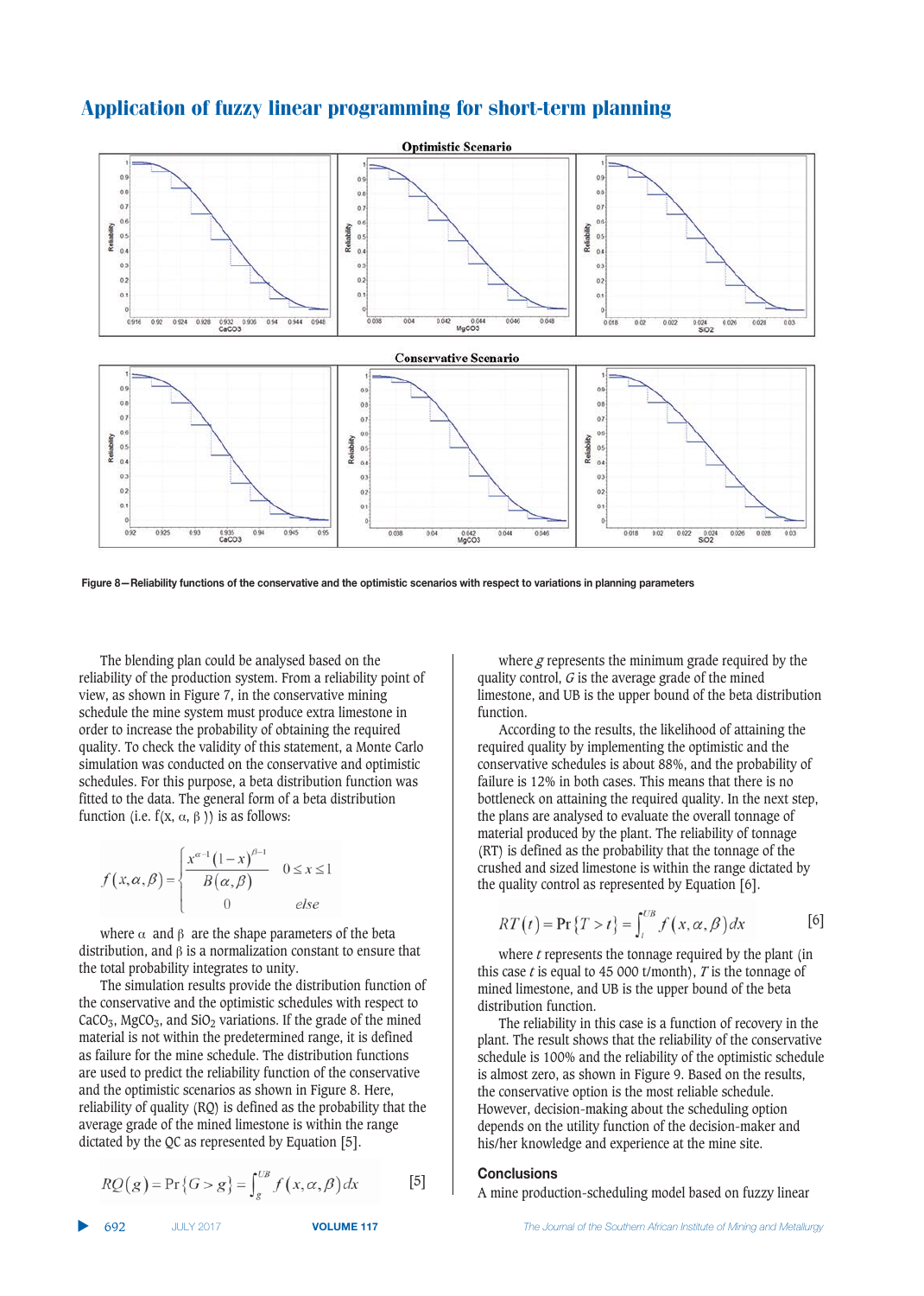

Figure 9-The relationship between mine production and the reliability  $of$  the mining system

programming has been developed and applied to optimize the mining schedule and blending plan in the presence of uncertainty. Fuzzy linear programming is a useful tool for modelling and optimizing mine production planning. Due to the fact that at the time of mine planning the precise values of all input data are not known in advance, the uncertainty of the input parameters (or simply planning parameters) should be considered in any mine planning optimization. The input data was fuzzified (into bounded fuzzy numbers) according to the data gathered from the mine during the year 2014. In addition, the 'right-hand side' values of the constraints were fuzzified with a deviation of 2% from the nominal values.

The procedure presented is capable of determining variable scenarios for the mining schedule. Therefore the mine planner, considering a degree of preciseness and optimism about the planning parameters, will be able to select the optimum mining schedule from among the presented options. Introducing uncertainty into the production planning model has increased the total amount of material that should be mined. This means that the mining operation pays for the cost of uncertainty by excess production. Mining and processing extra material would increase the reliability of the mining operation (Figure 9). In case of full uncertainty (the conservative option), the mine system should produce about 78 708 t of limestone in each month in order to satisfy the quality and quantity requirements of the blending plant. In the optimistic case, however, the operation should be producing about 69 629 t/month, which is 12% less than the conservative option.

#### $References$

- ASAD, M.W.A. 2010. Implementing a blending optimization model for shortrange production planning of cement quarry operation. *Journal of Mining Science*, vol. 46, no. 5. pp. 525–535. DOI: 10.1007/s10913-010-0066-x
- ASKARI-NASAB, H., EIVAZY, H., TABESH, M., and BADIOZAMANI, M.M. 2011. A mathematical programming model for open pit short-term production scheduling. *Proceedings of the SME Annual Meeting*, Denver, Colorado, USA, 28 February - 2 March. pp. 1–8
- AZIMI, Y., OSANLOO, M., and ESFAHANIPOUR, A. 2013. An uncertainty based multicriteria ranking system for open pit mining cut-off grade strategy selection. *Resources Policy*, vol. 38. pp. 212–223. DOI:10.1016/j.resourpol.2013.01.004
- CACCETTA, L, and HILL, S.P. 2003. An application of branch and cut to open pit mine scheduling. *Journal of Global Optimization*, vol. 27. pp. 349–365. DOI: 10.1023/A:1024835022186
- CARLSSON, C. and KORHONEN, P. 1986. A parametric approach to fuzzy linear programming, *Fuzzy Sets and Systems*, vol. 20. pp. 17–30. DOI: 10.1016/S0165-0114(86)80028-8
- DAGDELEN, K. 2007. Open pit optimization strategies for improving economics of mining projects through mine planning. *Orebody Modeling and Stochastic Mine Planning*. 2nd edn. Dimitrakopoulos R. (ed.). *Spectrum Series* no. 14. Australasian Institute of Mining and Metallurgy, Melbourne. pp. 145–148.
- EIVAZY, H. and ASKARI-NASAB, H. 2012. A mixed integer linear programming model for short-term open pit mine production scheduling. *Mining Technology*, vol. 121, no. 2. pp. 97–108. DOI: 10.1179/1743286312Y.0000000006
- FIORONI, M.M., BIANCHI, T.J., and LUIZ, R.P. 2008. Concurrent simulation and optimization models for mining planning. *Proceedings of the 2008 Winter Simulation Conference*, Miami, Florida, USA, 7-10 December. IEEE. pp. 759–767.
- GAMACHE, M., HÉBERT, D.L., and DESAULNIERS, G. 2009. A generic linear program for an optimal mine production plan. *Proceedings of the 18th International Symposium on Mine Planning and Equipment Selection* (MPES), Banff, Alberta, Canada, 16-19 November. Singhal, R.K. (ed.). The Reading Matrix. pp. 326–334.
- GHOLAMNEJAD, J. 2008. A zero-one integer programming model for open pit mining sequences. *Journal of the Southern African Institute of Mining and Metallurgy*, vol. 108. pp. 759–762.
- GHOLAMNEJAD, J. and OSANLOO, M. 2007. Incorporation of ore grade uncertainty into the push back design process. *Journal of the Southern African Institute of Mining and Metallurgy*, vol. 107, March. pp. 177–185.
- GODOY, M. and DIMITRAKOPOULOS, R. 2004. Managing risk and waste mining in long-term production scheduling of open-pit mines. *SME Transactions*, vol. 316. pp. 43–50.
- HENDERSON, R. and TUREK, C. 2013. Mine planning best practice at Kinross Gold. *Mining Technology*, vol. 122, no. 2. pp. 86–93. DOI: 10.1179/1743286313Y.0000000041
- HEUREUX, G.L., GAMACHE, M., and Soumis, F. 2013. Mixed integer programming model for short term planning in open-pit mines. *Mining Technology*, vol. 122, no. 2. pp. 101–109. DOI: 10.1179/1743286313Y.0000000037
- JEWBALI, A. and DIMITRAKOPOULOS, R. 2009. Stochastic mine planning example and value from integrating long and short-term mine planning through simulated grade control. *Proceedings of Orebody Modelling and Stochastic Mine Planning*. Australasian Institute of Mining and Metallurgy, Melbourne. pp. 16–8.

The Journal of the Southern African Institute of Mining and M

 **VOLUME 117**  -